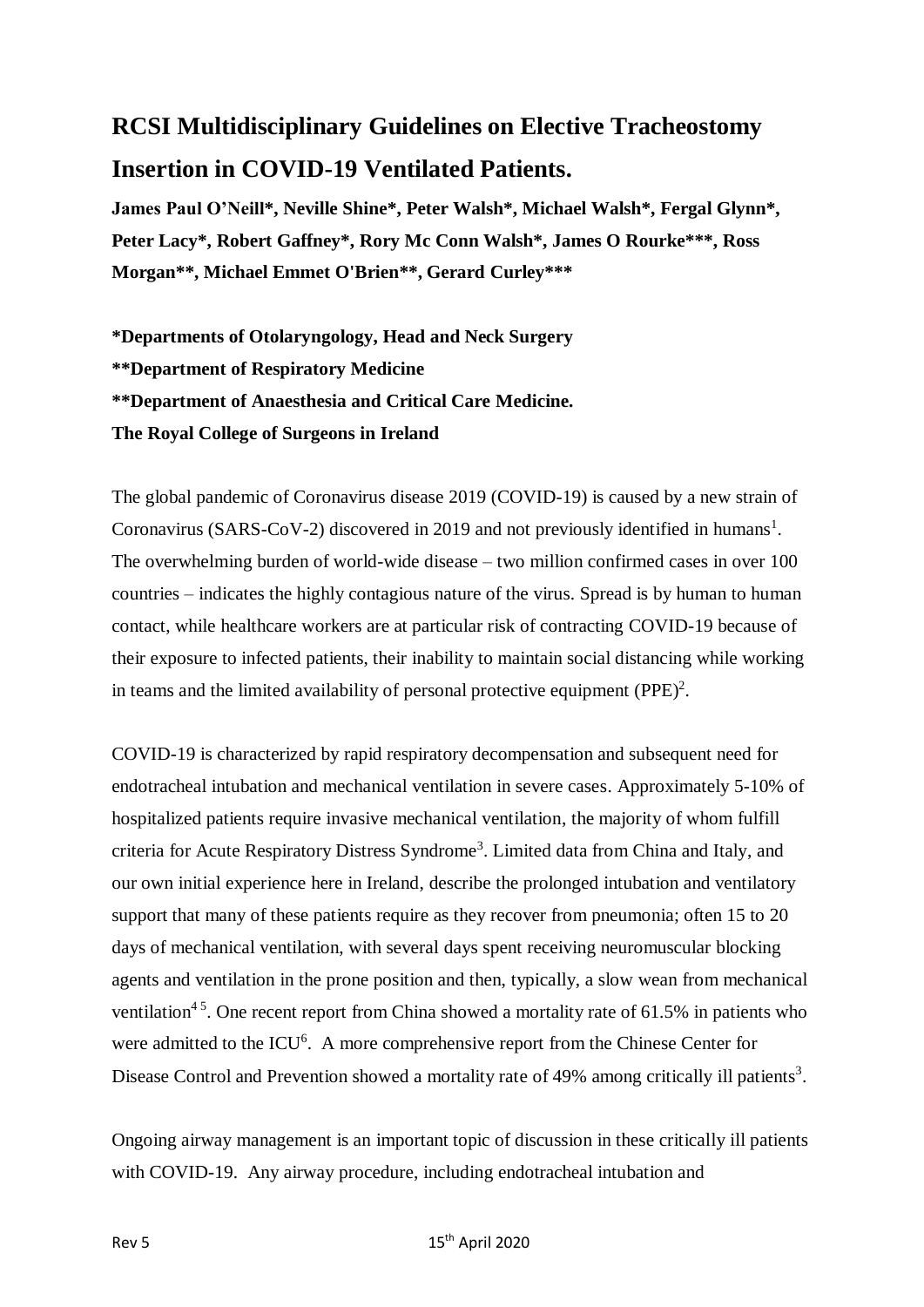tracheostomy, markedly increases the risk of exposure and transmission from patient to healthcare worker (physician and nurse)<sup>7</sup>. In such a rapidly escalating pandemic, the aim in treating patients with severe COVID-19-induced respiratory failure is to maximize the likelihood of recovery for the greatest number of patients as quickly as possible in a way that minimizes the risk to the provider. Consequent tracheostomy care and airway secretion management must also factor in the need to protect healthcare workers from occupational exposure, as critically ill patients with COVID-19 can exhibit prolonged viral shedding of greater than 30 days<sup>8</sup>. Reducing the risk of nosocomial outbreak amplification through transmission of SARS-CoV-2 to other patients and healthcare staff is of critical importance.

The surge in intubated and ventilated patients as a result of COVID-19 will result in a significant increase in patients who require prolonged mechanical ventilation (>14 days). Patients requiring prolonged ventilation are candidates for a tracheostomy to facilitate weaning. Tracheostomy has some other potential advantages over prolonged translaryngeal endotracheal intubation, such as improved patient comfort and reduced need for sedation. This may allow for less intensive nursing care and discharge to a lower acuity area or stepdown facility.

In the largest multicenter trial performed to date, the timing of tracheostomy did not appear to impact 30 day or 2 year mortality or intensive care unit (ICU) length of stay<sup>9</sup>. In addition, over half of the subjects randomized to the late tracheostomy arm never received the intervention. This suggests that postponing tracheostomy allows a subset of patients to avoid the intervention. Thus, there is no clear benefit to early tracheostomy (within four days) for mechanically ventilated patients in the ICU. As such, the later timing of tracheostomy during the COVID-19 pandemic may be a justifiable consideration in this setting.

The following are recommendations from our combined departments based on our expertise managing this emergent public health threat. We acknowledge these recommendations may require individualization based on region, facility, resources, clinical expertise, and patientspecific factors. The major objective of tracheostomy guidelines in the context of a COVID pandemic is to promote safety and encourage excellent communication between Intensive Care Medicine/Anaesthesia, Respiratory, Surgical, and Nursing staff.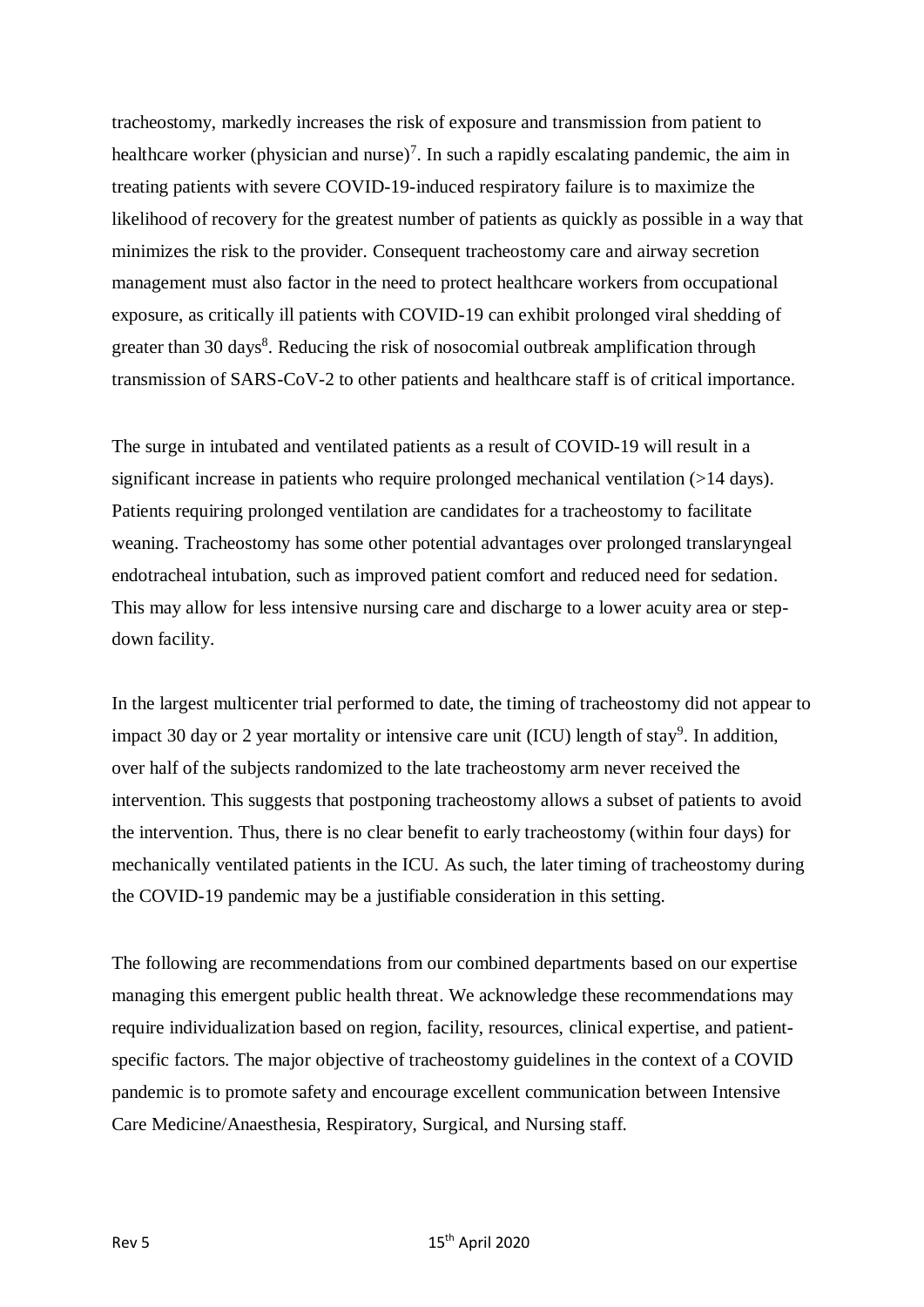- 1. A multidisciplinary team composing of Consultant Surgical and Intensive Care Medicine/Anaesthesia physicians should review all cases considering the risk versus benefit for the patients, operating clinician and the entire healthcare team. Communication and collegial support is essential.
- 2. Patient selection is very important. Anatomy, history, comorbidities, clinical course (current and projected) may result in increased complications and procedures being postponed or indeed cancelled.
- 3. In the context of this COVID-19 pandemic most tracheostomy procedures should be avoided or delayed until after 14 days after symptom onset because of the high risk of viral aerosolization during the acute phase of the infection. The anticipated timing for viral clearance cannot be predicted currently. Furthermore, critically ill patients demonstrate longer periods of viral shedding<sup>8</sup>. The higher the viral load during the acute phase of the illness, the higher the aerosolization risk. An Evidence Summary for COVID-19 viral load over course of infection compiled by the Health Information and Quality Authority [\(https://www.hiqa.ie/sites/default/files/2020-04/Evidence-](https://www.hiqa.ie/sites/default/files/2020-04/Evidence-Summary_COVID-19_duration-of-infectivity-viral-load.pdf)Summary COVID-19 duration-of-infectivity-viral-load.pdf) suggests that viral loads are highest at the time of symptom onset and remain high for the first few days followed by a decrease over the next  $1 - 3$  weeks (15 studies) The median duration of virus detection based upon RT PCR is 13 days (16 studies).
- 4. The patient considered for tracheostomy should be haemodynamically stable (minimal vasopressor requirement) and not require prone ventilation, high levels of Positive End Expiratory Pressure (PEEP) (>8cmH2O), Fraction of inspired oxygen  $(FiO<sub>2</sub>)$  (>0.5), or pressure support (>12cmH<sub>2</sub>O).
- 5. Avoid tracheotomy in COVID-19 positive or suspected patients (at any time) during periods of respiratory instability or heightened ventilator dependence.
- 6. We acknowledge that resource constraints during a surge in Intensive Care Unit demand may necessitate tracheostomy formation to facilitate patient transfer from an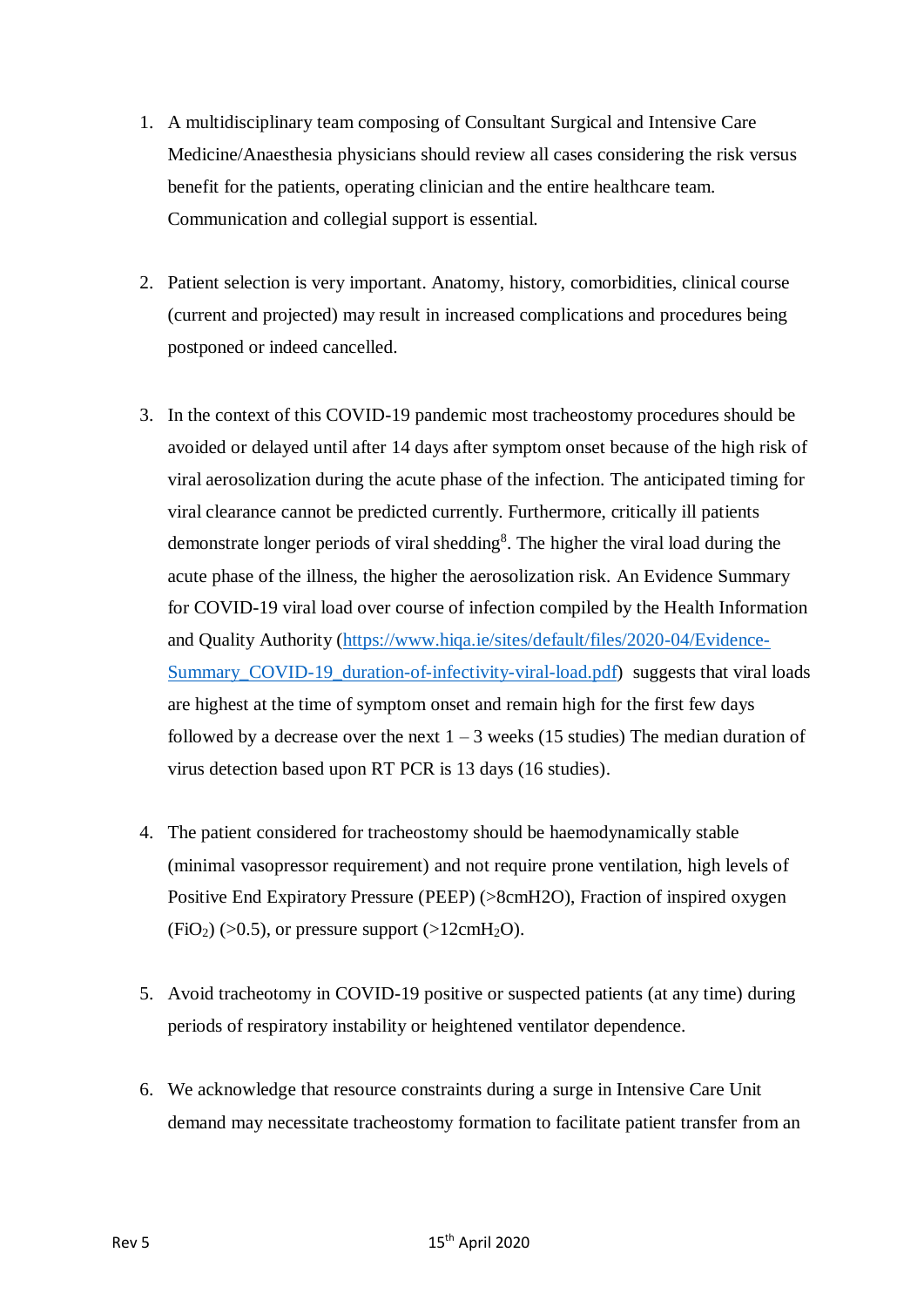ICU to a COVID High Dependency Unit (HDU) or stepdown facility, thereby freeing the ICU for patients deemed in greater immediate clinical need.

- 7. The optimal location for tracheostomy placement in order of preference is:
	- a. Neutral pressure suite, comprising a HEPA filtered ante-room (+10% atmospheric for donning), all air flowing to the Patient care area (+5% above atmospheric) air flowing to the Doffing area and sluice (atmospheric pressure)
	- b. Negative pressure Room
	- c. Theatre environment which has had laminar flow system stopped and all doors sealed for the duration and 30 minutes after the procedure in line with anaesthesia guidelines
- 8. Consideration should be given to percutaneous dilatational tracheostomy if the patient's anatomy and proceduralist expertise allow it to be done safely with minimal or no bronchoscopy, endotracheal suctioning, and disruption of the ventilator circuit. Open procedures generate more aerosolization and should be avoided if possible.
- 9. Choose a non-fenestrated, cuffed, tracheostomy tube. Standard size 8 for males and 6 for females. The cuff should remain adequately inflated to limit viral dispersion and transmission through the upper airway during ventilation.
- 10. When performing the tracheostomy procedure provide adequate sedation and paralysis to eliminate the risk of coughing during the procedure. Ventilation should be paused (apnoea) at end-expiration when the trachea is accessed and any time the ventilation circuit is disconnected.
- 11. Perform tracheostomy suctioning using a closed suction system with an attached viral filter. Use a heat moisture exchanger (HME) device attached to a non-vented tracheal adaptor or closed suction system instead of a tracheostomy collar during weaning to humidify the inhaled gases and minimize droplet dispersion and aerosolization during coughing and tracheal suctioning.
- 12. Adhere to strict donning and doffing procedures in full Personal Protective Equipment (PPE) based on institutional protocol. Limit the number of providers participating in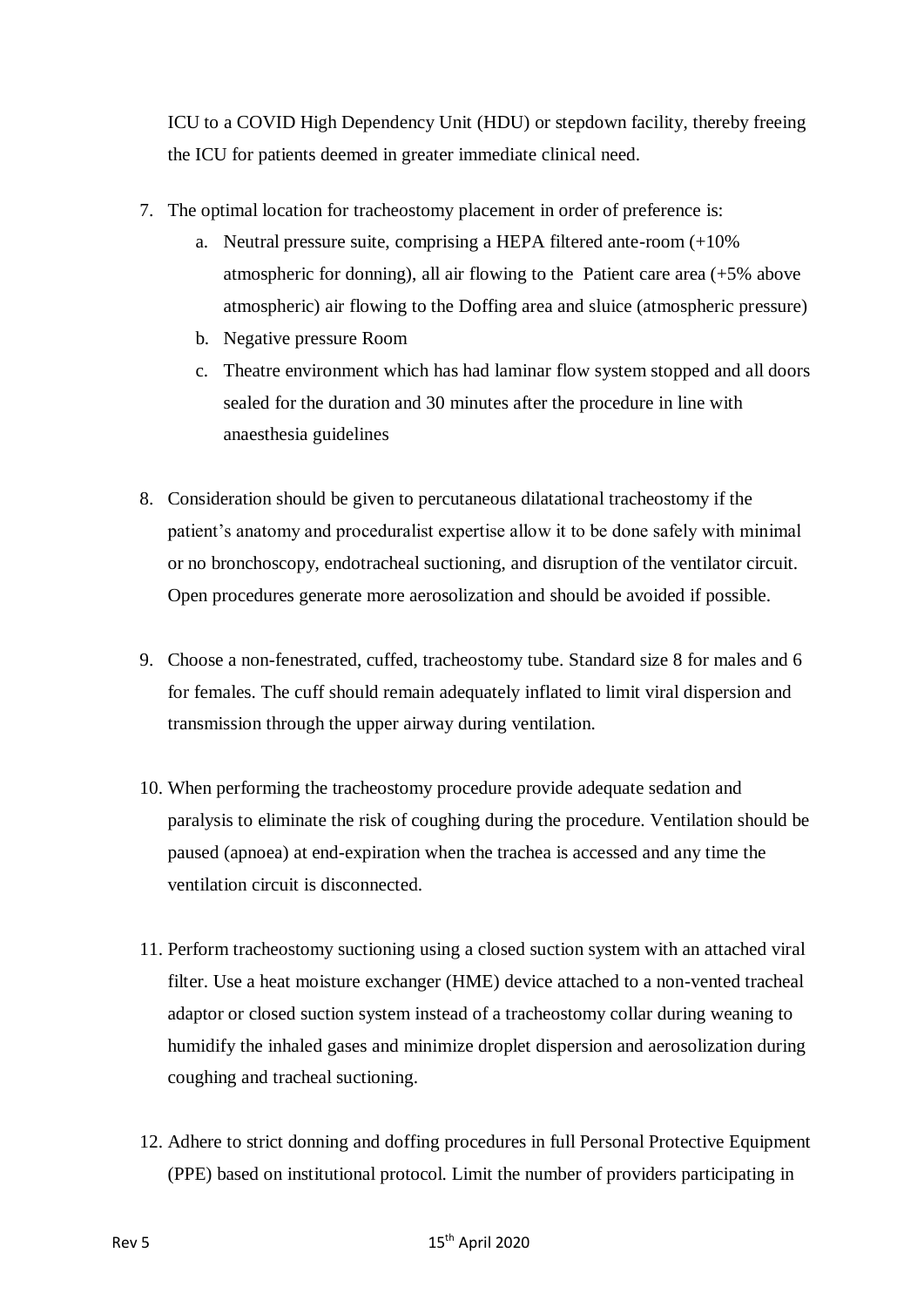tracheotomy procedure and post-procedure management. Rely on cold instrumentation and avoid monopolar electrocautery.

13. Tracheostomy downsizing should be avoided, and decanulation decisions should be clinician led and be commenced at the earliest opportunity.

In the event of an open tracheotomy we advise the following checklist

| Open Tracheostomy COVID Checklist: To be read aloud by designated instructor |                                                       |
|------------------------------------------------------------------------------|-------------------------------------------------------|
| <b>TIMEOUT</b><br>number                                                     | Identify patient; Name, date of birth, medical record |
|                                                                              | <b>Identify procedure to performed</b>                |
|                                                                              | Confirm patient consent if relevant                   |
| <b>PRE-INCISION</b>                                                          | <b>Tracheostomy Cuff Check</b>                        |
|                                                                              | Confirm paralysis                                     |
|                                                                              | Pre-oxygenate                                         |
|                                                                              | Stop ventilation and turn off flows                   |
|                                                                              | Passive expiration, open valve                        |
|                                                                              | Deflate Endotracheal Tube (ETT) cuff                  |
|                                                                              | Advance tube distally                                 |
|                                                                              | Hyperinflate cuff                                     |
|                                                                              | Re-oxygenate and re-establish PEEP                    |
|                                                                              | Stop ventilation and turn off flows                   |
|                                                                              | Passive expiration, open valve                        |
|                                                                              | Clamp ETT                                             |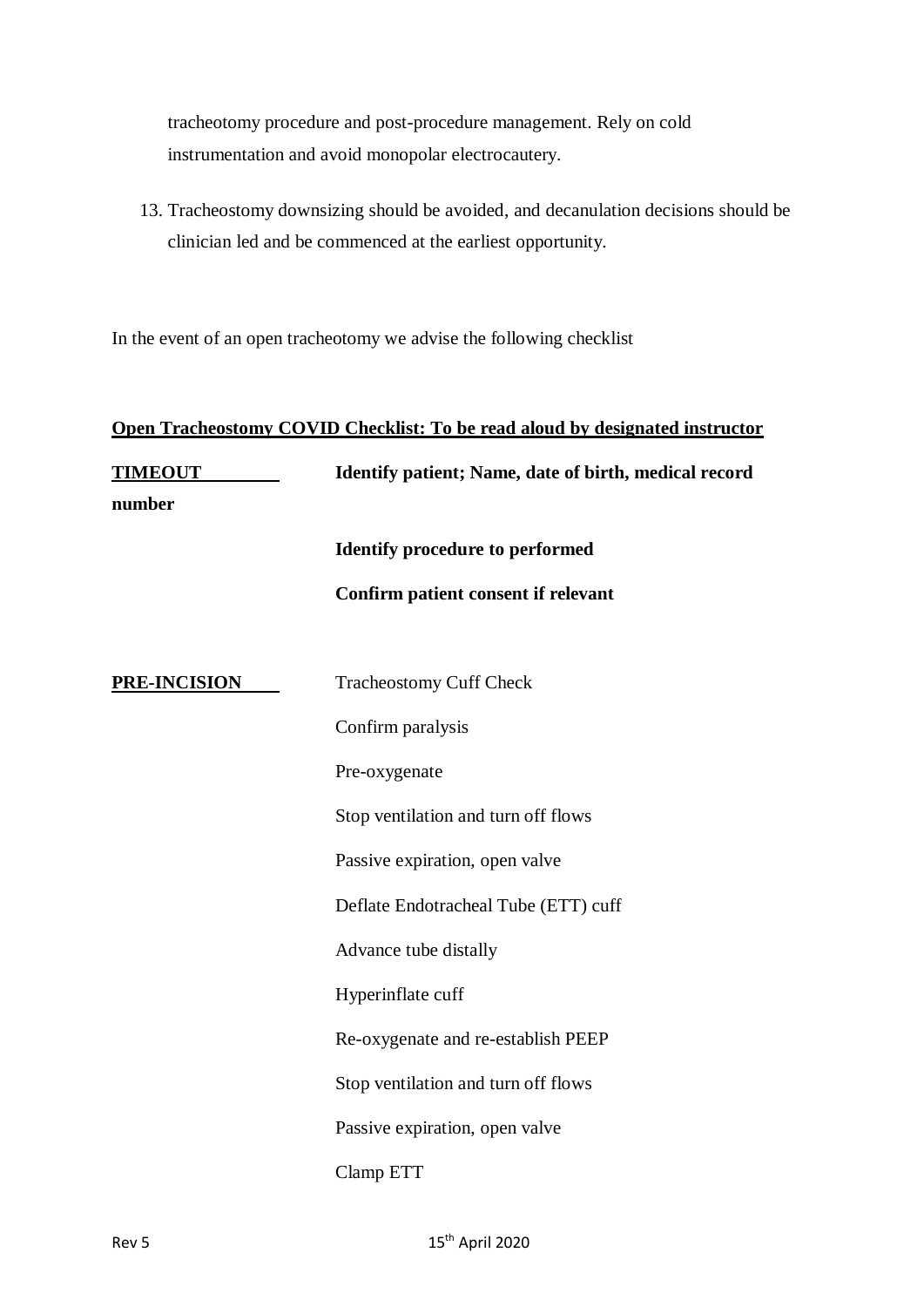**INCISION** Perform Tracheotomy

Deflate ETT cuff partially

Withdraw ETT proximal to tracheotomy

Insert cuffed non-fenestrated tracheostomy tube

Inflate cuff

Replace introducer with inner tube and pre-attached HME device

Attach ventilation circuit

Commence ventilation

Confirm CO2 trace :

## **CO2 Trace Confirmed? CO2 Trace Not Confirmed?**

Proceed to FINISH Stop ventilation, turn off flows Allow passive expiration, open valve

Deflate Tracheostomy Cuff and remove

Advance ETT distally as pre-incision

Hyperinflate cuff

Re-oxygenate and re-establish PEEP

Stop ventilation, turn off flows

Passive expiration, open valve

Deflate cuff

Withdraw ETT proximal to tracheotomy

Clamp ETT

Insert tracheostomy tube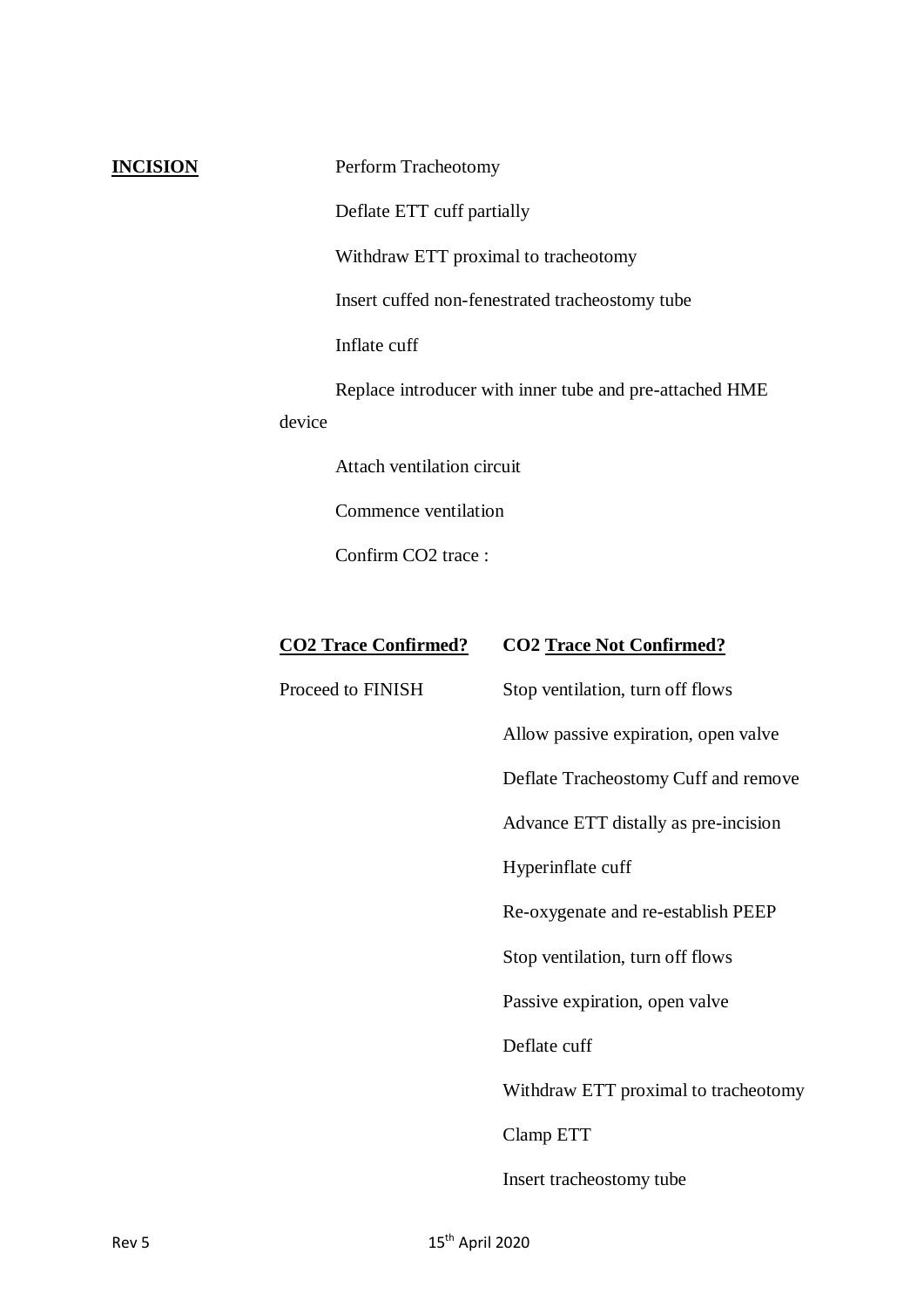#### Inflate cuff

Replace introducer with inner tube and

pre-attached HME device

Attach ventilation circuit

Commence ventilation

Confirm CO2 trace : Trace confirmed?

Proceed to FINISH, if not repeat above

FINISH Withdraw ETT slowly

### Secure tube with Sutures & Ties

…………………………………………………………………………………………………

……

### References

- 1. Zhu N, Zhang D, Wang W, et al. A Novel Coronavirus from Patients with Pneumonia in China, 2019. *N Engl J Med* 2020;382(8):727-33. doi: 10.1056/NEJMoa2001017 [published Online First: 2020/01/25]
- 2. Phua J, Weng L, Ling L, et al. Intensive care management of coronavirus disease 2019 (COVID-19): challenges and recommendations. *Lancet Respir Med* 2020 doi: 10.1016/S2213- 2600(20)30161-2 [published Online First: 2020/04/10]
- 3. Wu Z, McGoogan JM. Characteristics of and Important Lessons From the Coronavirus Disease 2019 (COVID-19) Outbreak in China: Summary of a Report of 72314 Cases From the Chinese Center for Disease Control and Prevention. *JAMA* 2020 doi: 10.1001/jama.2020.2648 [published Online First: 2020/02/25]
- 4. Rosenbaum L. Facing Covid-19 in Italy Ethics, Logistics, and Therapeutics on the Epidemic's Front Line. *N Engl J Med* 2020 doi: 10.1056/NEJMp2005492 [published Online First: 2020/03/19]
- 5. Grasselli G, Zangrillo A, Zanella A, et al. Baseline Characteristics and Outcomes of 1591 Patients Infected With SARS-CoV-2 Admitted to ICUs of the Lombardy Region, Italy. *JAMA* 2020 doi: 10.1001/jama.2020.5394 [published Online First: 2020/04/07]
- 6. Yang X, Yu Y, Xu J, et al. Clinical course and outcomes of critically ill patients with SARS-CoV-2 pneumonia in Wuhan, China: a single-centered, retrospective, observational study. *Lancet Respir Med* 2020 doi: 10.1016/S2213-2600(20)30079-5 [published Online First: 2020/02/28]
- 7. Fowler RA, Guest CB, Lapinsky SE, et al. Transmission of severe acute respiratory syndrome during intubation and mechanical ventilation. *Am J Respir Crit Care Med* 2004;169(11):1198-202. doi: 10.1164/rccm.200305-715OC [published Online First: 2004/03/03]
- 8. Zhou F, Yu T, Du R, et al. Clinical course and risk factors for mortality of adult inpatients with COVID-19 in Wuhan, China: a retrospective cohort study. *Lancet* 2020;395(10229):1054-62. doi: 10.1016/S0140-6736(20)30566-3 [published Online First: 2020/03/15]